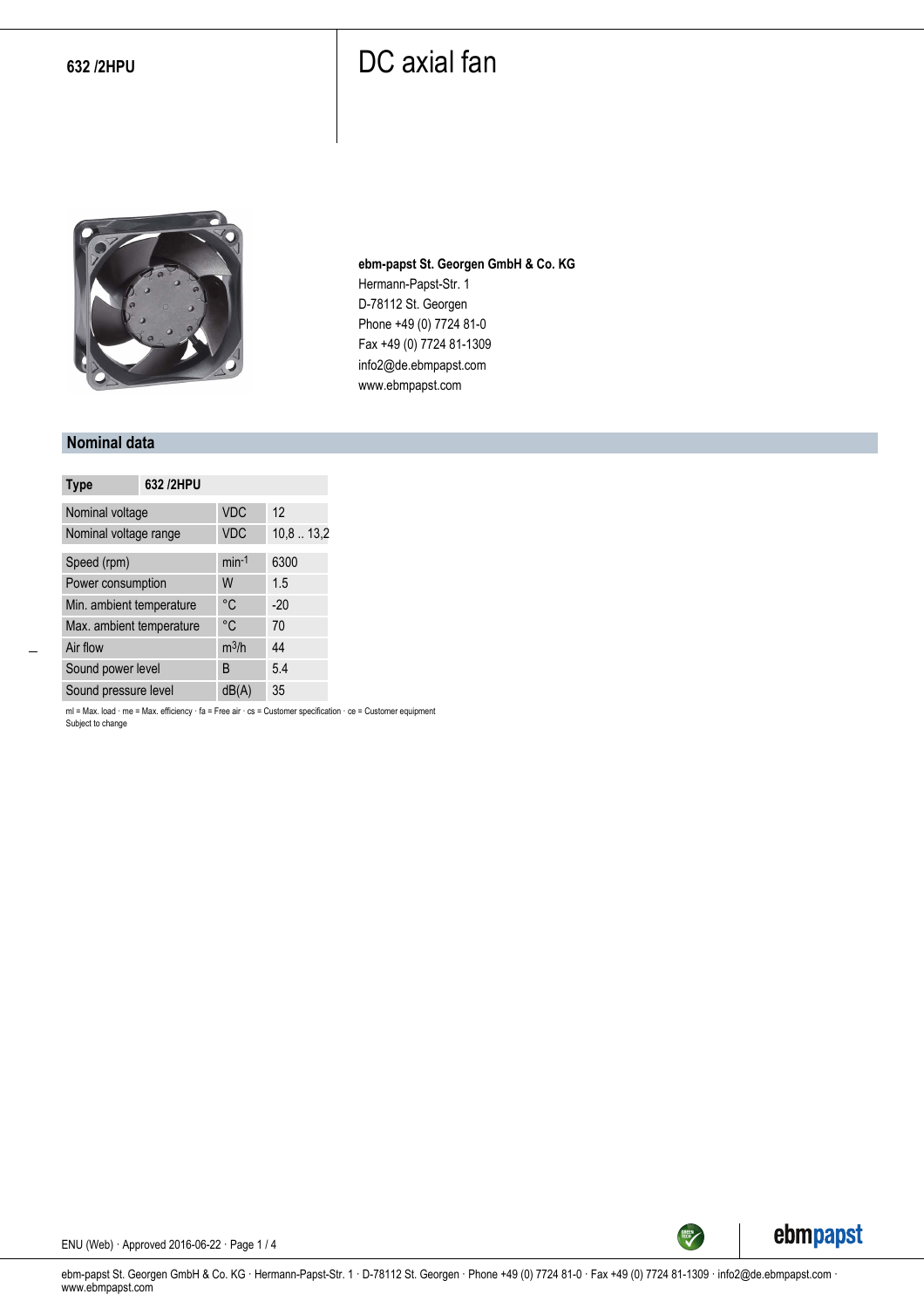# 632 /2HPU **DC** axial fan

### **Technical description**

| <b>General description</b>  | Developed for applications with high environmental requirements |
|-----------------------------|-----------------------------------------------------------------|
| <b>Housing material</b>     | Glass-fiber reinforced PBT plastic                              |
| Impeller material           | Glass-fiber reinforced PA plastic                               |
| Weight                      | 0.07 kg                                                         |
| <b>Dimensions</b>           | 60 x 60 x 25 mm                                                 |
| <b>Airflow direction</b>    | Exhaust over struts                                             |
| Direction of rotation       | Clockwise, viewed toward rotor                                  |
| <b>Storage</b>              | <b>Ball bearing</b>                                             |
| Service life L10 at 40 °C   | 85000h                                                          |
| Service life L10 at maximum | 42500 h                                                         |
| temperature                 |                                                                 |
| Cable                       | With leads AWG 22, TR 64                                        |
| <b>Option</b>               | Possible custom designs:                                        |
|                             | Speed signal                                                    |
|                             | Go / No-go alarm                                                |
|                             | Alarm with speed limit                                          |
|                             | External temperature sensor                                     |
|                             | PWM control input                                               |
|                             | Analog control input                                            |
|                             | Moisture protection                                             |
|                             | Salt spray protection                                           |
|                             |                                                                 |
|                             | Degree of protection: IP54 / IP68                               |





SREEN

ENU (Web) · Approved 2016-06-22 · Page 2 / 4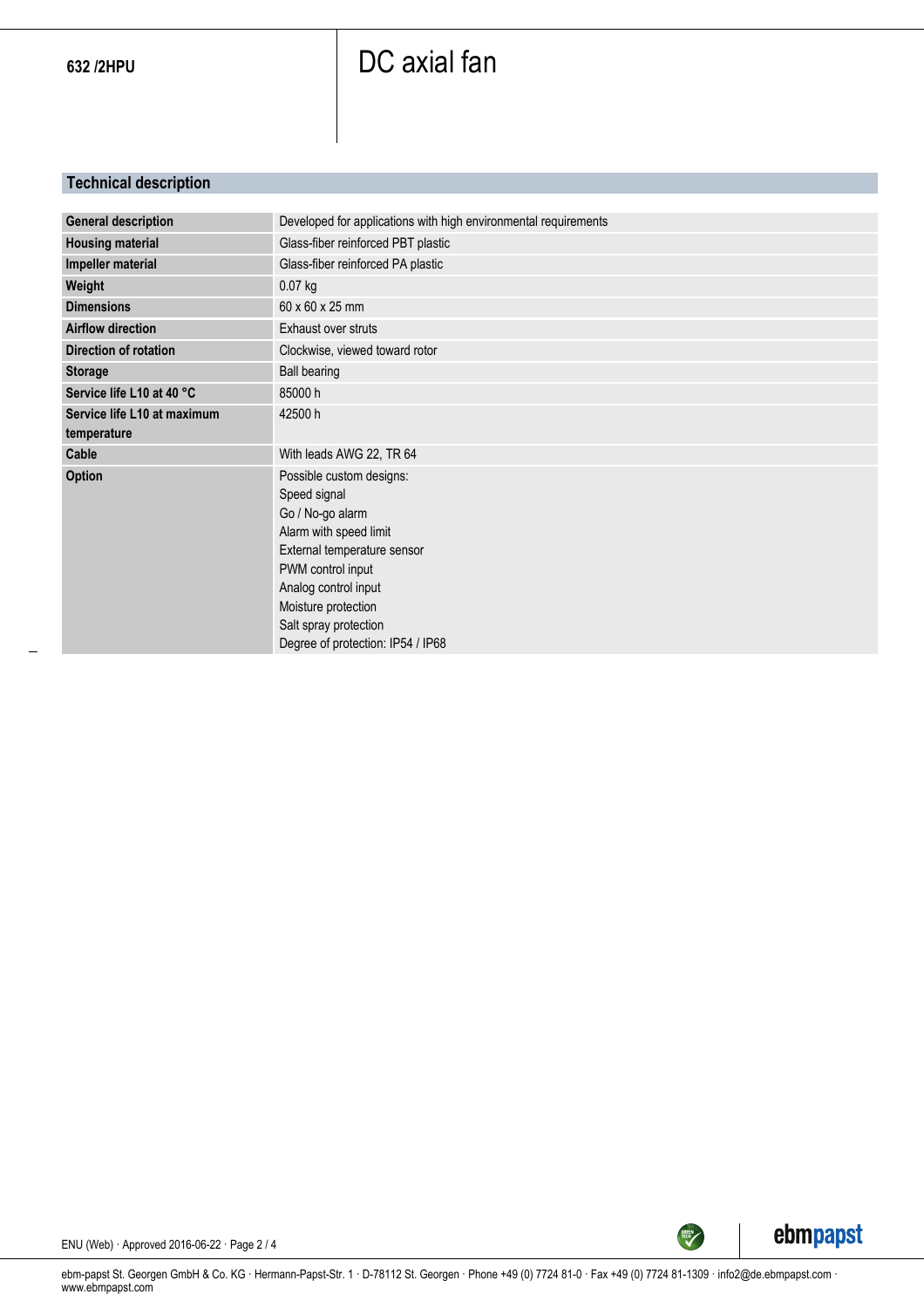## 632 /2HPU **DC** axial fan

#### **Product drawing**





ENU (Web) · Approved 2016-06-22 · Page 3 / 4

ebm-papst St. Georgen GmbH & Co. KG · Hermann-Papst-Str. 1 · D-78112 St. Georgen · Phone +49 (0) 7724 81-0 · Fax +49 (0) 7724 81-1309 · info2@de.ebmpapst.com · www.ebmpapst.com